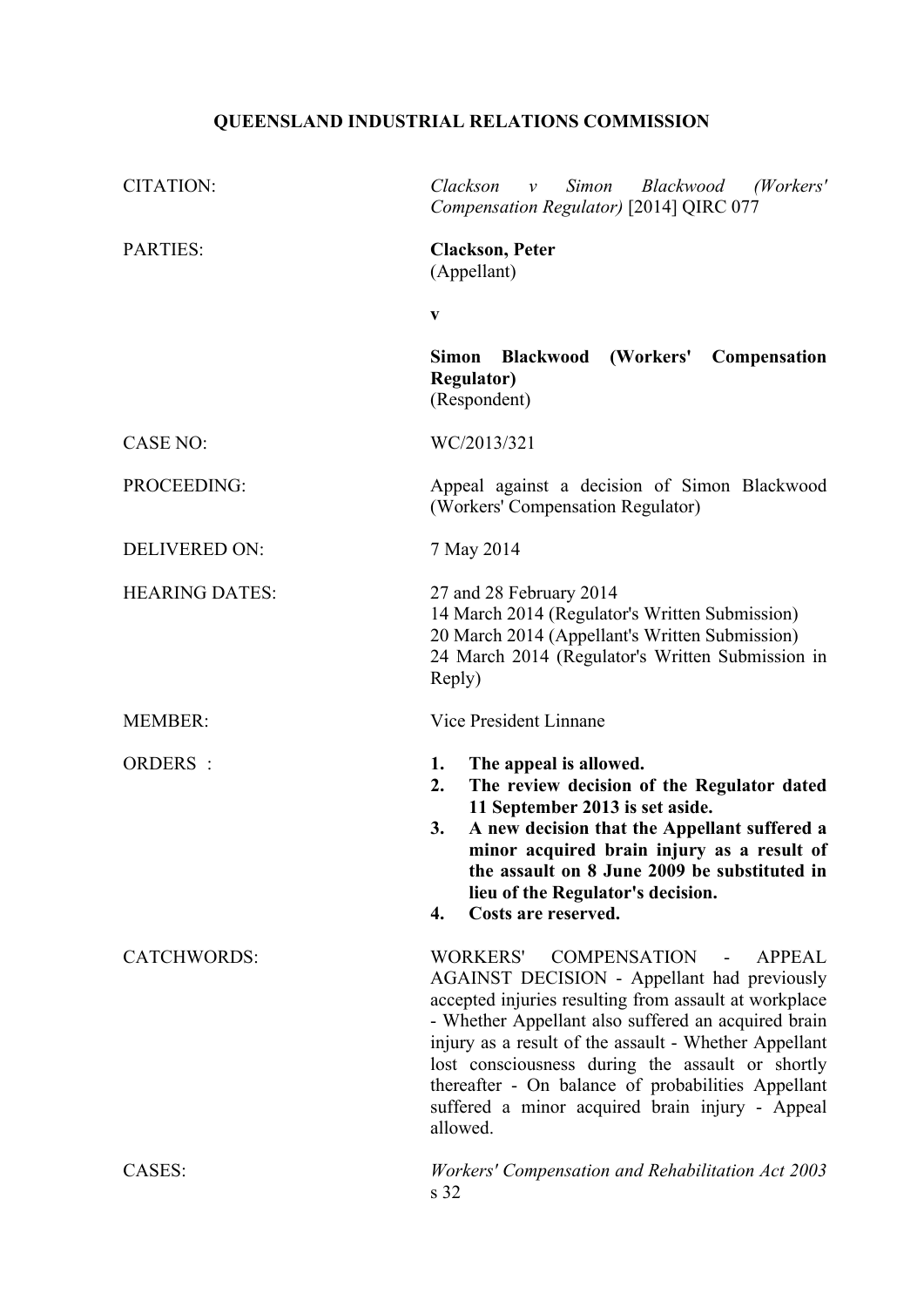*Eric Martin Rossmuller v Q-COMP (C/2009/36) - Decision - <http://www.qirc.qld.gov.au>*

APPEARANCES: Mr J. Kimmins, Counsel instructed by Carter Capner Law for the Appellant Mr A. Johnson, Counsel directly instructed by the Respondent

- [1] On 8 June 2009 Peter Clackson, whilst performing night duties as a security officer with Key Security Patrol Pty Ltd, was seriously assaulted by an armed intruder using a knuckleduster. As a result of the assault Mr Clackson initially suffered a closed head injury and was hospitalised. The armed intruder was subsequently arrested and charged with serious assault, assault occasioning bodily harm, robbery, stealing and entering with intent. The assailant pleaded guilty to those charges.
- [2] Mr Clackson has an accepted WorkCover Queensland (WorkCover) claim for "fractured skull and facial bones" resulting from the assault and has received workers' compensation for that injury. Additionally, Mr Clackson was assessed by a Psychiatric Medical Assessment Tribunal on 25 January 2011 with a post-traumatic stress disorder with a degree of impairment of 12.5% Whole Person Impairment.

# **Issue for Determination**

- [3] The issue for determination is whether Mr Clarkson sustained an acquired brain injury within the meaning of s. 32 of the *Workers' Compensation and Rehabilitation Act 2003* (Act) resulting from the assault on 8 June 2009. An acquired brain injury is a permanent brain injury resulting from a head injury. For Mr Clackson's claim to succeed, his impairment must be due to organic factors rather than psychiatric or psychological factors for which he has already been assessed by a Medical Assessment Tribunal. Central to a finding that Mr Clackson's impairment is due to organic factors is whether Mr Clackson lost consciousness during, or shortly after, the assault on 8 June 2009.
- [4] Mr Clackson's claim was rejected by WorkCover and, following an Application for Claim Review by Mr Clackson, this position was confirmed by Simon Blackwood (Workers' Compensation Regulator) (Regulator) in a decision dated 11 September 2013. This is an appeal by Mr Clackson against that decision of the Regulator. The Regulator conceded that Mr Clackson was a worker at the relevant time.
- [5] The proceeding is by way of a hearing *de novo* and Mr Clackson bears the onus of proof on the balance of probabilities: see *Rossmuller v Q-COMP* (C/2009/36) at para  $[2]$ <sup>1</sup>

2

<sup>1</sup> *Eric Martin Rossmuller v Q-COMP (C/2009/36) - Decision - http://www.qirc.qld.gov.au.*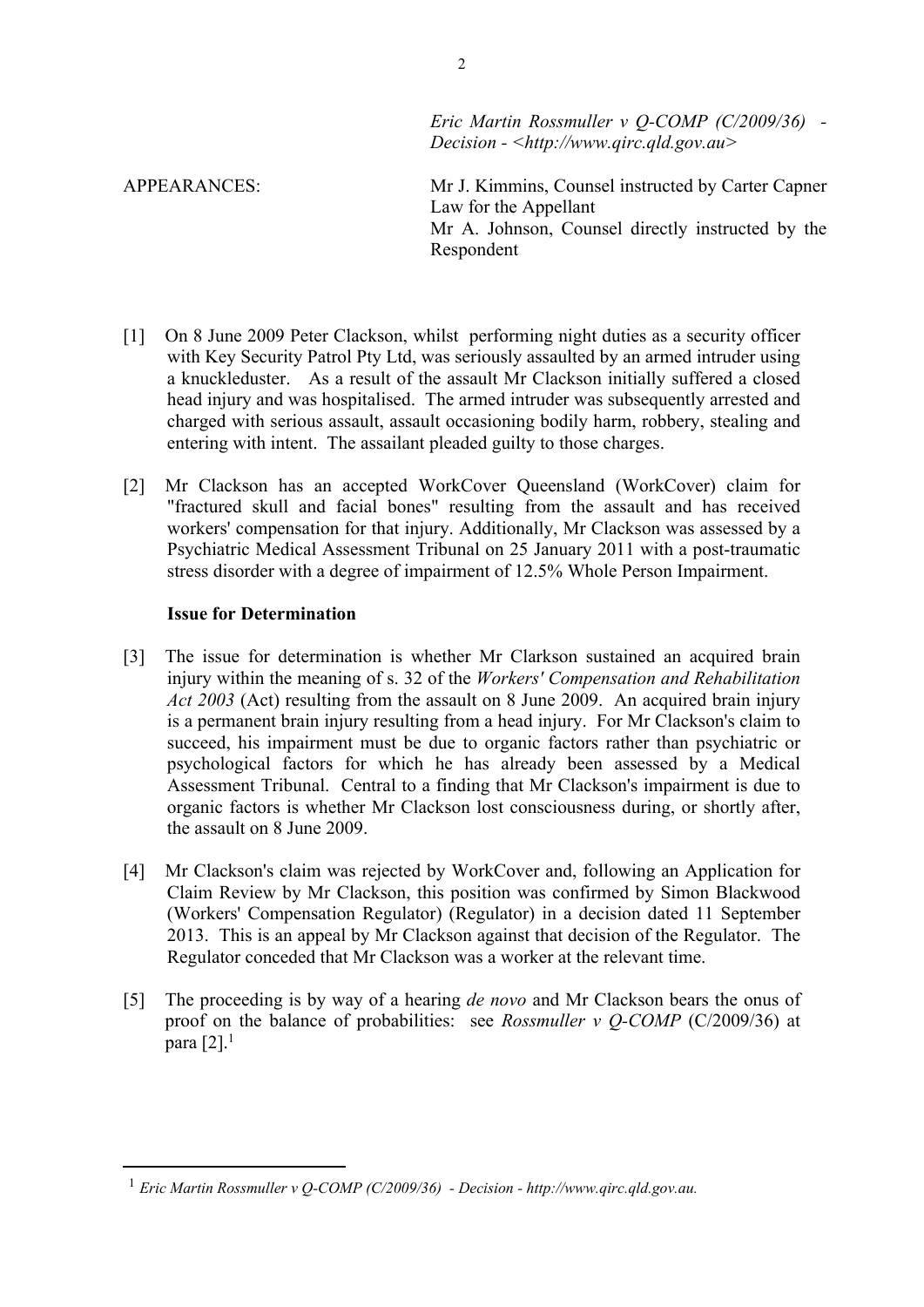#### **History of Issues faced by Mr Clackson other than the Assault**

- [6] Mr Clackson has, throughout his life, had many issues to deal with. Mr Clackson had coped well with these issues up until the 2009 assault. Dr O'Dowd found that "at the time of the assault Mr Clackson was working full-time and he does not appear to have been experiencing any notable problems in his day to day functioning and so I have given him a pre-existing PIRS rating of 0%".
- [7] The first of these issues was the diagnosis of his daughter, Kylie, with cystic fibrosis at an early age. Kylie was a daughter with his first wife. He divorced in 1985 but remained close to his ex-wife as they supported each other while Kylie endured numerous serious health complications, including a double lung transplant and two kidney transplants.
- [8] Mr Clackson married his current wife, Vanessa, in 1991. They also have a daughter, Casey, who was diagnosed with a less severe form of cystic fibrosis at age 12 years. Casey is currently 24 years of age.
- [9] Since the 2009 assault the issues faced by Mr Clackson have magnified. His wife was diagnosed with breast cancer in January 2010 and she underwent surgery, chemotherapy, radiotherapy and is currently in remission. His daughter Kylie's heart failed and she died in March 2010. By October 2010, Mr and Mrs Clackson were declared bankrupt because of their inability to work and their mounting medical expenses. In addition, Mr Clackson's father underwent triple bypass heart surgery in March 2011 and later that year was diagnosed with pancreatic cancer and died in March 2012

# **Evidence**

- [10] The Appellant relied upon the evidence of the following witnesses:
	- Mr Clackson:
	- Vanessa Clackson, the Appellant's wife;
	- Dr Scott Francis Campbell, Neurosurgeon; and
	- Dr Brona Siobhan O'Dowd, a Clinical Neuropsychologist

whilst the Regulator relied upon the evidence of Dr Michael John Weidmann, Neurologist.

- [11] **Appellant's Evidence:** The general tenor of Mr Clackson's evidence of the assault is confirmed in the accounts of the assault apparently provided to the Townsville Bulletin on 10 June 2009, the Queensland Police Service within a week of the assault and the Victim Impact Statement provided on or about 17 September 2009. Mr Clackson can recall the interview with the Townsville Bulletin and speaking with someone from Queensland Police Service within a week of the assault. Whilst he recalls these interviews he has no independent recollection of what he said on those occasions. He has no recollection of giving the Victim Impact Statement.
- [12] The Witness Statement given to the Queensland Police Service is undated and unsigned and was never used in Court as the assailant pleaded guilty to the charges. This Statement gives the most detailed account of the incident on 8 June 2009 and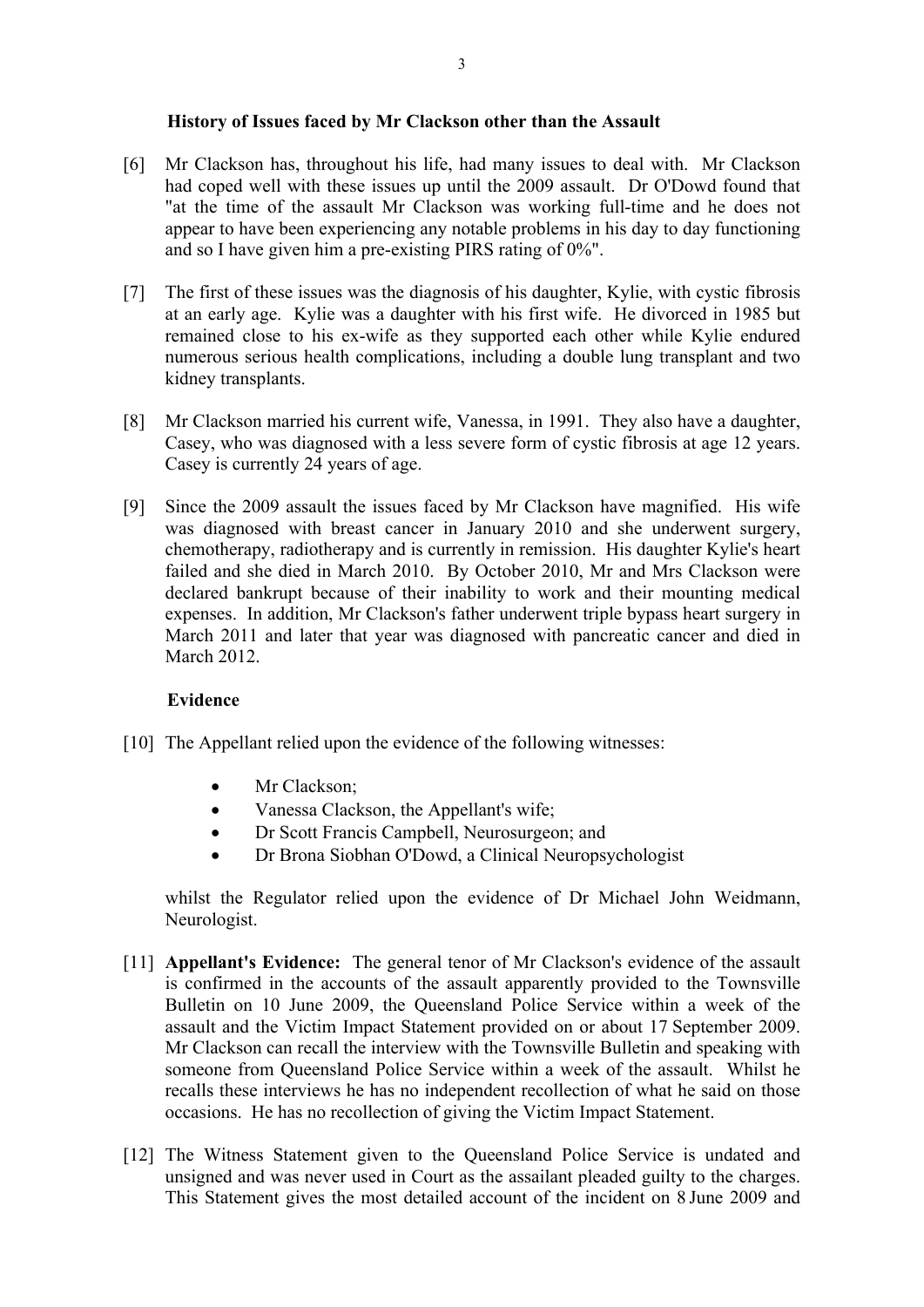generally accords with the evidence given by Mr Clackson in this hearing. That Statement relevantly provides as follows:

- "2. I remember Monday the 8th of June 2009.
- …
- 5. At about 5.45 am on this morning I drove the Key Security Patrol vehicle into the rear carpark of the Key Security Office at Level 1, 30 Main Street, Proserpine. The usual routine when completing the night security patrol is to attend at the office and enter via the rear stairs, return the keys and equipment to the office and then head home.
- 6. The Key Security Office has a small key safe which is accessed by a combination on the wall next to the rear door. The key safe has the key to the rear door. The rear door is secured by a lock in the door handle and also a deadbolt. The deadbolt is not able to be locked without the key.
- 7. Once inside, the premises has an electronic alarm which requires a combination to be entered into a key pad to switch the alarm off. There is extensive video surveillance at the office covering both the internal and external of the building.
- 8. The rear door has a set of external stairs leading up to a second floor small landing. This landing has a male and female toilet side by side to the right as you are going up the stairs and has the rear door to the left.
- 9. I parked the Key Security vehicle in the rear carpark and I gathered up a green box containing equipment, a folder, a torch and a key box full of keys. I walked from the vehicle towards the bottom of the external rear stairs. I then started climbing the stairs with this equipment in my arms. Usually the security light comes on but it didn't come on this time.
- 10. The security light didn't concern me too much as there had been other times when the security light hasn't gone on for whatever reason. There is no other light on the landing and it was still pretty dark out.
- 11. I got to the landing and I placed all of the equipment on the landing just near the top step. I put the torch under my arm in preparation to get the key from the key safe. I stood up on the landing and faced the keysafe.
- 12. All of a sudden I felt a sharp heavy blow to the back of my head just at the base of my skull. My vision went white straight away and I collapsed down onto one knee. I immediately felt another 6 or 7 hard blows to the top and back of my head. I can't remember any particular noises or speech at that time. It felt like I was just being hit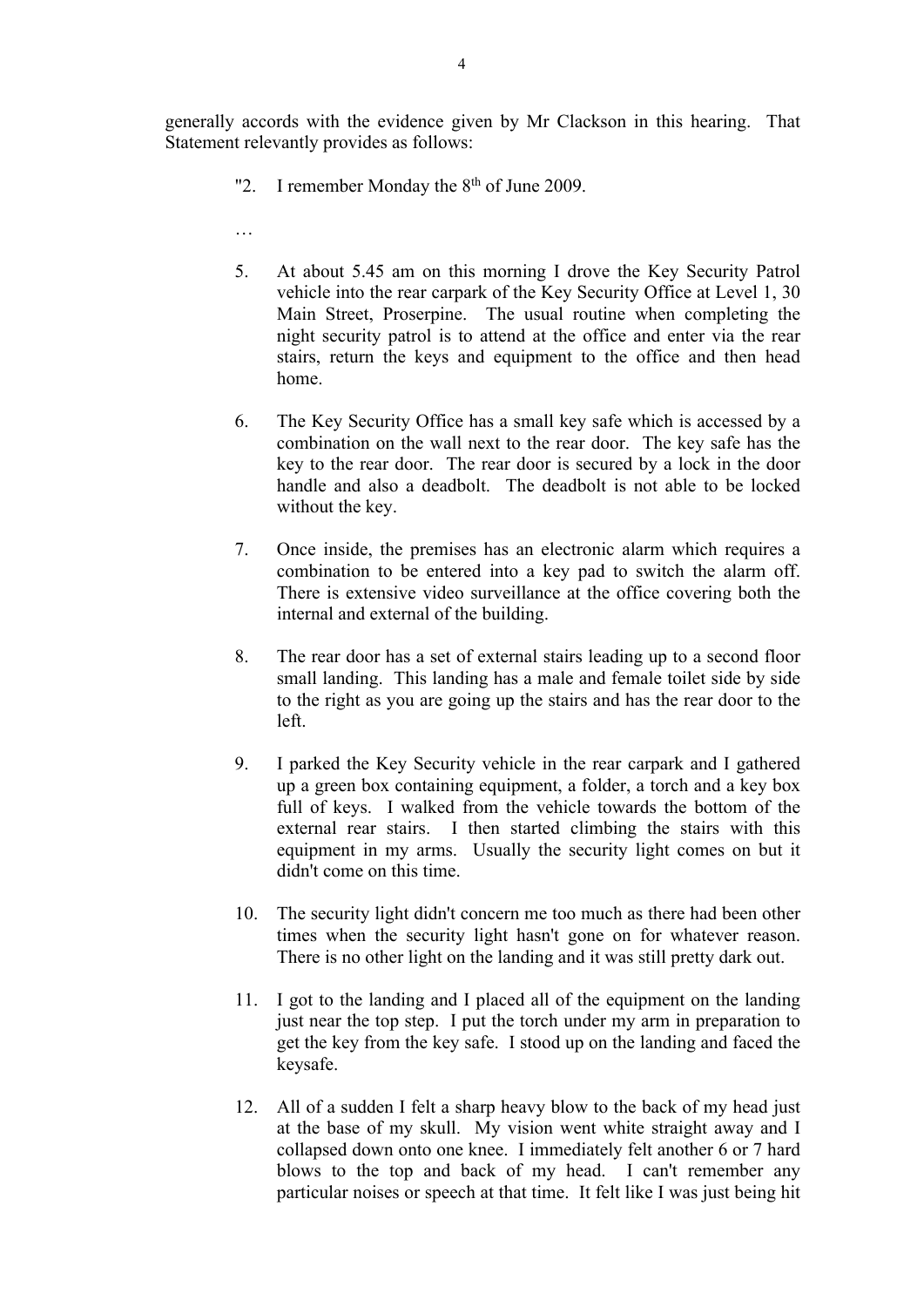for the sake of it. I tried to protect myself as best I could and hunched my head over.

- 13. At first, I thought that someone was bashing me to get revenge over being thrown out of one of the nightclubs or something like that. The blows to my head were extremely painful and I was scared that this was going to be it for me. I was scared that I was going to get hit so hard it would kill me.
- 14. I thought that I had to do something to stop this and I managed to stand up and turn around. I saw that there was one person there who was assaulting me. I managed to grab him by the front of his clothes. I could see that this person was wearing grey overalls and a black woollen balaklava and black leather work boots.
- 15. His overalls had bright orange strips on them like they wear down at the sugar mill for high visibility.
- 16. I could see that the person was a male and that they were a bit taller than me and a fair bit heavier.
- 17. I couldn't see any facial features or eye colour due to the balaklava and the dark. I did not recognise the male.
- 18. It was my intention when I turned around to either throw him to the ground or throw him down the stairs. I was off balance due to the previous head blows and I sort of fell as I tried to throw him. My shoulder hit the wall of the female toilet which is the one closest to the stairs and I fell down onto the ground inside the female toilet with the male person on top of me.
- 19. The male person leant up over me and pulled his right hand back in a fist. I could see that he had a type of home made knuckleduster on his fist. It looked as though it was made out of quarter inch metal plate. It was sort of rectangular in shape with a hole cut in the middle for the fingers to pass through.
- 20. The male punched me hard with the knuckleduster just under the right eye. I can vividly remember this punch as it was the first time I had seen the male punch me and the first time I had seen the knuckleduster on his fist. This was also one of the most painful punches and I could feel that a lot of damage had been done to my cheek just below my right eye.
- 21. The male person hit me another couple of times to the face and head but I managed to block them a bit more after the first punch.
- 22. I was able to get my legs up to my chest as I was lying with my back on the toilet floor and push him back a bit with my legs. He kept trying to punch me with the knuckleduster but I kept pushing him back with my legs."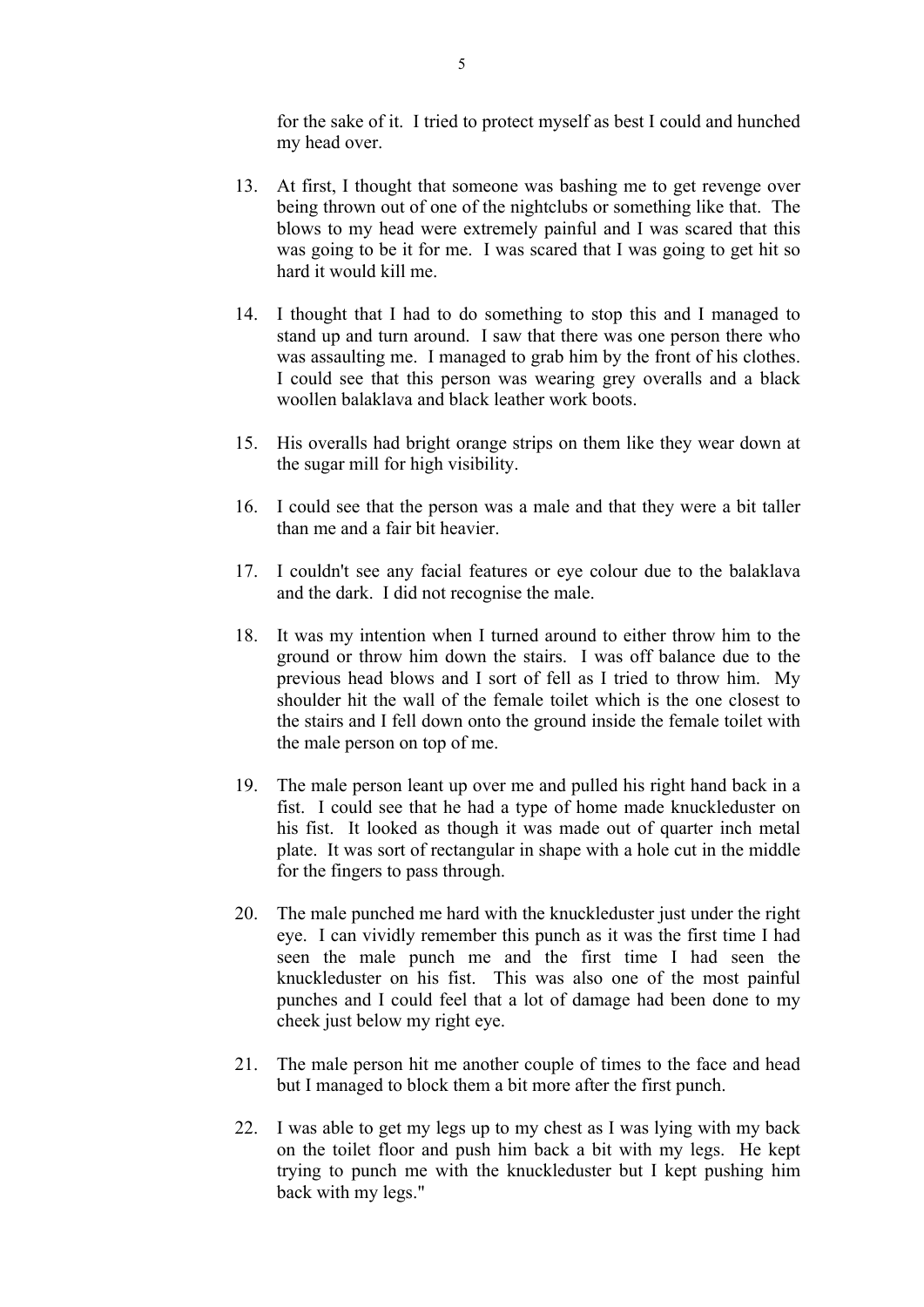In the following paragraphs of the Witness Statement, Mr Clackson said that after this, the assailant indicated that he wanted access to the guns in the office. Mr Clackson said that he would get the assailant the guns. Mr Clackson could not find his glasses and the assailant found his glasses. Thinking that he could not let the assailant have the guns, Mr Clackson got the key out of the key safe and then put the key in the lock to the deadbolt. He reckoned that the deadbolt was strong enough for him to snap the key off. He put the key in the lock and snapped it sideways. The head of the key came off and the body of the key remained in the lock. Following this Mr Clackson's Statement continues as follows:

- "44. I didn't know what else to do so I threw myself down the stairs head first. I rolled a couple of times down the stairs and hurt my shoulder, back and legs hitting the stairs. At some point I managed to get on my feet and I ran down the stairs as quickly as I could. I didn't look back.
	- $\ldots$  ".
- [13] Mr Clackson then left the premises to find someone to assist him. He went to the Proserpine Police Station but it was closed. He was then noticed by a cleaner at the local pub. Mr Clackson then recalls the publican coming to his assistance and carrying him like a "baby" to the patron's bus and then conveying him to the Proserpine Hospital. Mr Clackson has little recollection of that ride to the Proserpine Hospital. He does not recall how he got from the bus into the Hospital. The next thing he recalls is being on a stretcher at the Hospital.
- [14] Mr Clackson said that he had only recently seen the Witness Statement that he had given to the Queensland Police Service as it had not been provided to him at any earlier stage. With the benefit of a viewing of the CCTV footage, he has been able to identify the following errors in that Witness Statement:
	- he had said he was working the night shift as security patrol when in fact he was called off the door at Magnums, the nightclub, and was told to leave there and go to patrols - he was not supposed to be on that shift;
	- he apparently told them that he started work at 8.30pm when in fact he had started work at 4.00pm;
	- he had said that he got to the landing, had placed all of the equipment on the landing just near the top step, had put his torch under his arm in preparation to get the key from the key safe and that he had stood on the landing and faced the key safe. Whilst Mr Clackson had thought this account was correct at the time, a review of the CCTV footage confirmed quite a different scenario; and
	- he said that he collapsed down on to one knee whereas the CCTV footage shows that he could not have landed on one knee.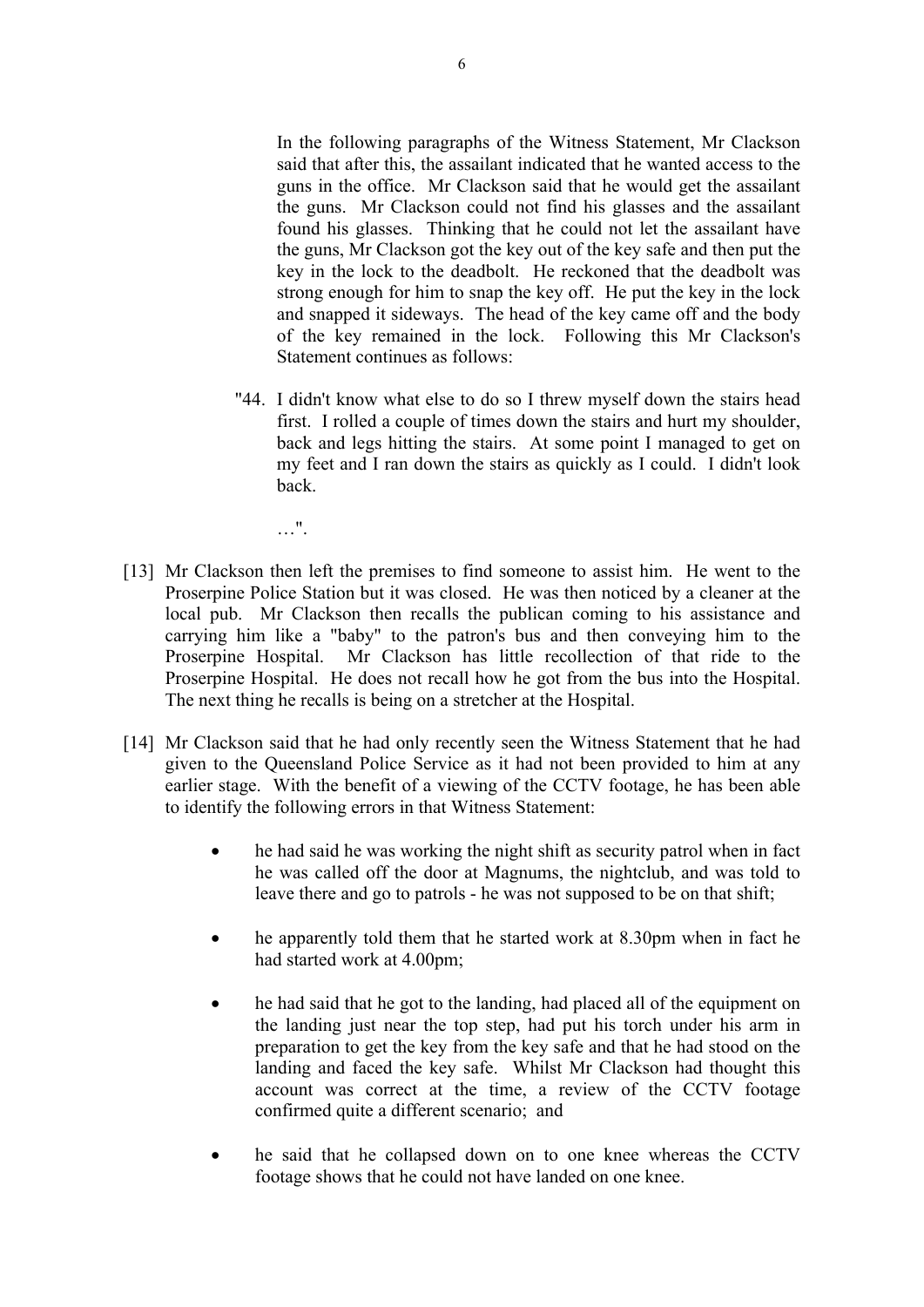[15] The Victim Impact Statement, apparently given by Mr Clackson in an interview on or about 17 September 2009, generally accords with the account given in his Witness Statement to the Queensland Police Service. This Victim Impact Statement is unsigned and Mr Clackson has no real recollection of providing that Statement.

## **CCTV Footage**

- [16] According to the CCTV footage, Mr Clackson is seen entering the camera view carrying a torch for a brief moment before he falls down beyond the camera view. This was noted at 5.45.44 on the footage. This does not accord with Mr Clackson's recollection of events in his Witness Statement and/or the Victim Impact Statement. It is apparent that as soon as he reached the landing he was struck from behind. The footage shows Mr Clackson disappearing suddenly from camera view at 5.50.31 i.e. at the time when he throws himself down the stairs. The assault thus took approximately five minutes.
- [17] Since giving the Witness Statement and the Victim Impact Statement, Mr Clackson has viewed the CCTV footage of the assault. He really does not know whether he lost consciousness during the assault. All he knows is that there is a gap in time in his recollection of the event where he does not know what happened.
- [18] Mr Clackson said that it was only when he visited Dr Campbell who asked him questions in an attempt to work out what exactly happened that he realised that there was a period of time missing. Mr Clackson said that Dr Campbell was the first person to ask him those types of questions. He said that Dr Campbell would ask "[w]hat happened between this time and that time?" and it was only then that he realised that he had no recollection of a period of time during the assault. He is missing a few minutes of time and he doesn't know what happened in those few minutes.
- [19] At all times Mr Clackson, in giving his account of the assault, said that he walked up to the back door and put everything down and went to open the door. Upon viewing the CCTV footage he says that clearly did not occur. In fact he went nowhere near the back door. He simply got up the last back step and still had all of his gear in his arms when he was first hit. His account of what occurred was always incorrect and it was only on viewing the CCTV footage that he became aware of the correct sequence of events. He simply recalled what he thought had happened to the Proserpine Hospital, the Townsville Bulletin and the Queensland Police Service. Mr Clackson said that he must have just conjured that up in his own imagination at the time.
- [20] There is no mention of Mr Clackson losing consciousness in the Witness Statement, the Victim Impact Statement or the interview with the Townsville Bulletin. Further, there is a note in the Proserpine Hospital Inpatient Progress Notes that Mr Clackson was "[n]ot knocked out". The note in the Hospital records is made at 6.20 am on 8 June 2009, the interview with the Townsville Bulletin occurred on 9 June 2009 and the interview with Police occurred within a few days of the assault. The report of the social worker at the Proserpine Hospital on 9 June 2009 indicated that Mr Clackson was then dealing with the repercussions of the assault and suggested he receive psychological assistance.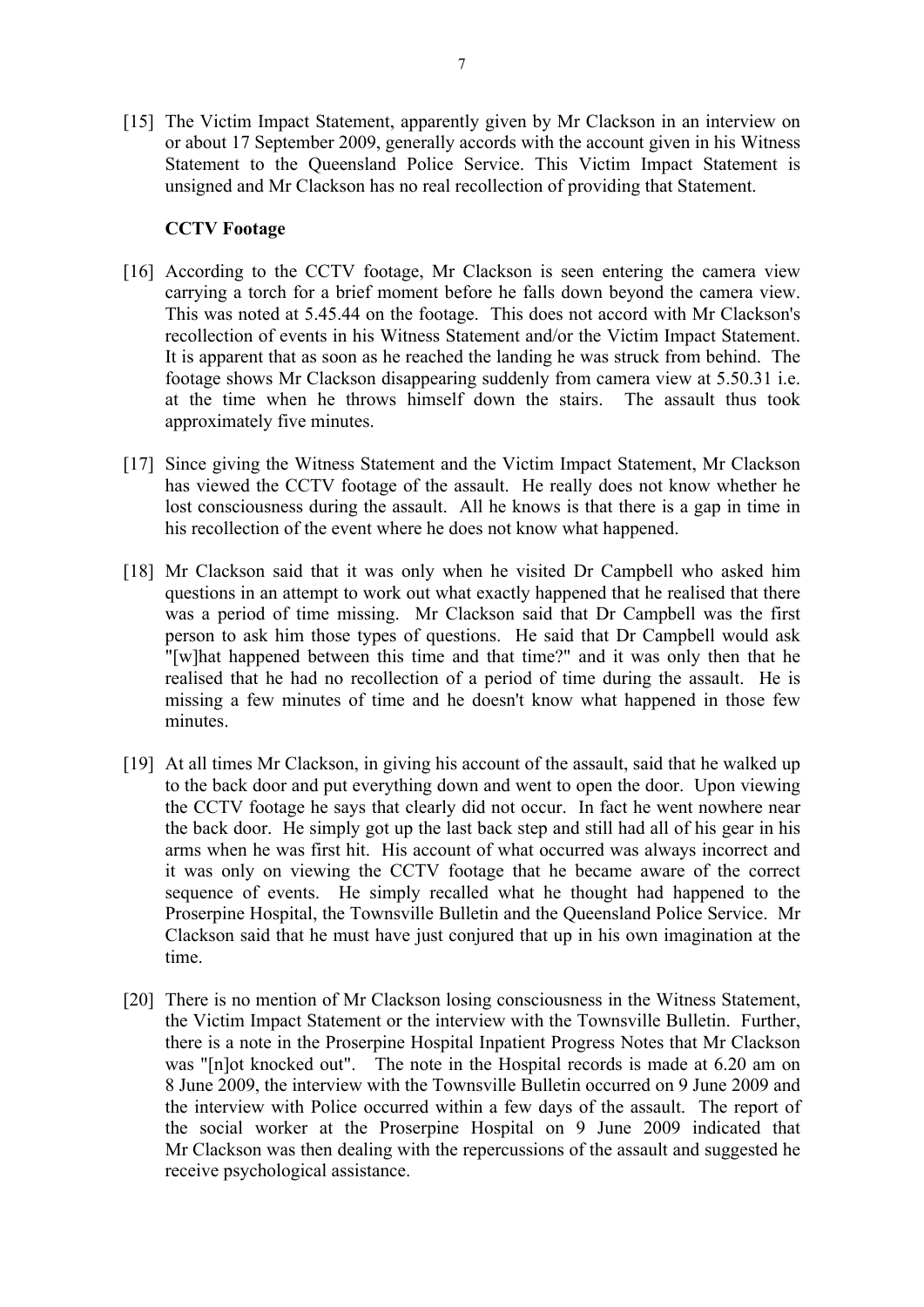- [21] Mr Clackson had been in fear of his life during the assault. I do not place great weight on the fact that Mr Clackson did not think to say to either the Townsville Bulletin or the Queensland Police Service that he had lost consciousness in the assault. Given his account of the assault, it is doubtful that Mr Clackson would have given any thought to the issue of whether he suffered a loss of consciousness or otherwise in the incident in the days following the assault.
- [22] In terms of the issues currently facing Mr Clackson he said that since the assault his "whole life has changed". He said that he had gone from a man that could handle anything to a man that can tolerate nothing, from a man who could run a company to a man who has trouble running his own life. Life has never been the same since the assault both physically and mentally. He said that he suffered the following disabilities:
	- terrible headaches;
	- a numbness around his right eye down towards his teeth as a result of a nerve in the area being severed during the assault;
	- anger issues. Mr Clackson explained that prior to the assault he had a job that he took pride in. That no matter how hostile a situation got he was able to resolve such situations. Since the assault an "anger started growing in me". He instanced a road rage incident at the Gold Coast where he chased a car with the intent of dragging the other driver out of his motor vehicle and beating him up. Mr Clackson said that he now has fights all the time with his wife and other members of his family which never happened prior to the assault. A restraint order had been placed against him as a result of his anger issues. Mr Clackson now takes medication to control these anger issues; and
	- memory issues. Mr Clackson now has to keep a notebook in his pocket in order to recall things. He has been a musician for a number of years and now requires the use a karaoke system to assist him in the recollection of the lyrics. Once prompted with the karaoke system he then gets to recall the words more easily.
- [23] As for whether Mr Clackson lost consciousness during the assault, his evidence is that he really does not know. All he knows is that there is a gap in time and he does not know what happened during that gap. The gap in his knowledge is following a hit to his head where the next thing he recalls is looking at the assailant's boots which were covered in blood. The gap in time is either at the commencement of the assault or very close to the commencement of the assault.
- [24] **Mrs Vanessa Clackson:** Prior to the assault in 2009, Mrs Clackson said that her husband had always been able to deal with situations that arose (e.g. his two daughters' illnesses) and had been able to keep the family together. However, since the June 2009 incident she has noticed the following changes in him:
	- he really is no longer head of the family as he is unable to deal with situations any longer. She has had to take on the responsibility for the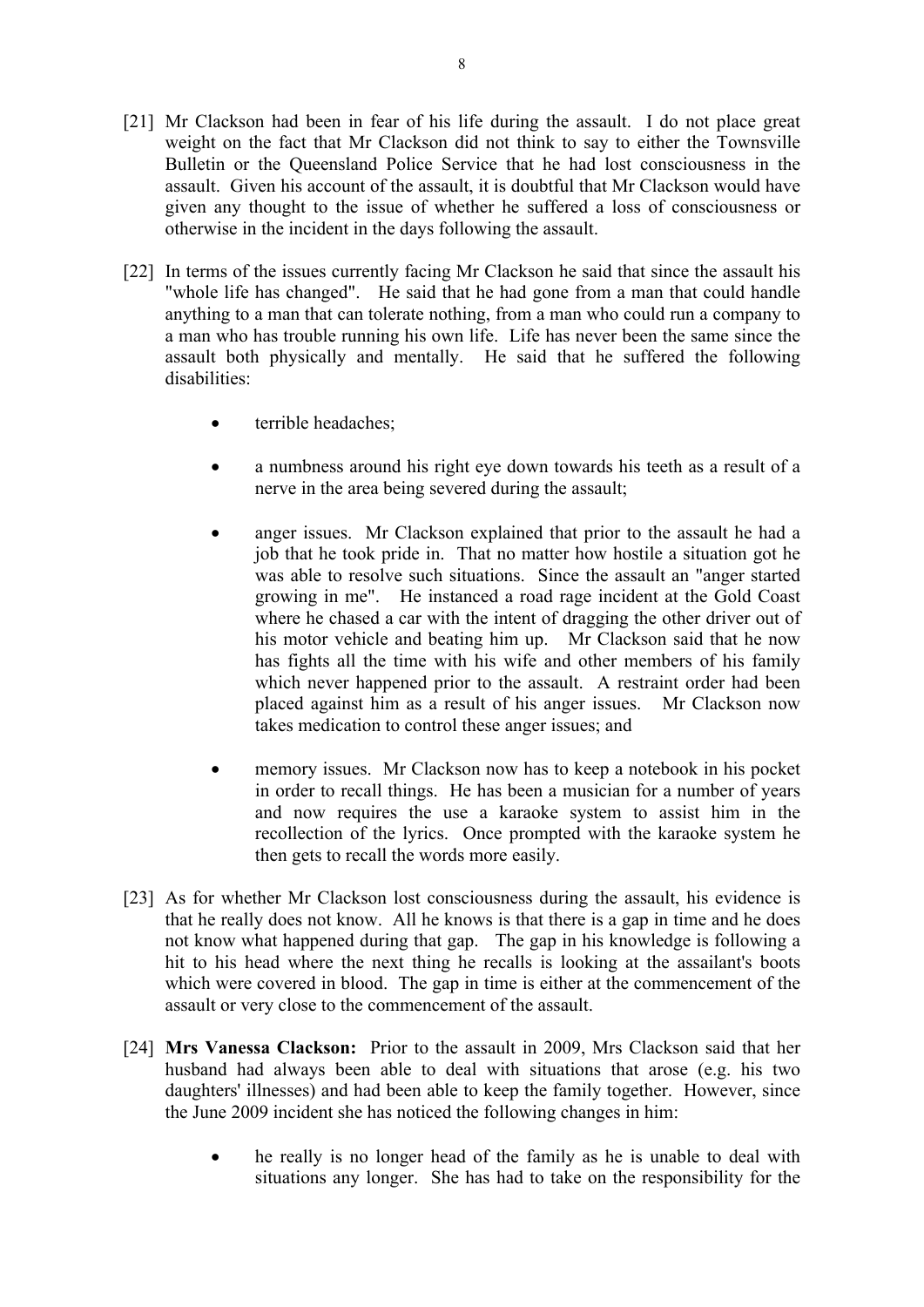household paperwork (particularly the financial paperwork) e.g. any dealings with Centrelink;

- he has lost his ability to spell;
- his memory has deteriorated;
- he suffers from headaches;
- he gets frustrated easily. Previously he was able to handle any situation however now he has outbursts;
- he does not recall conversations and he loses concentration easily; and
- he used to do a lot of the driving, however, now she does 95% of the driving as she has to constantly remind him of speed limits when he is driving.

#### **Medical Evidence**

[25] **Dr Scott Campbell, Consultant Neurosurgeon**:Dr Campbell examined Mr Clackson on 9 May 2013 for the purpose of providing a medico-legal report. His initial report was dated the same day i.e. approximately four years after the assault. The history provided in that report is as follows:

> "Mr Peter Clarkson [sic] stated that he was assaulted at work on 08 June 2009. At the time he entered his boss's office at the end of the shift to drop off gear in his capacity as a security guard. Whilst performing this activity he was assaulted from behind by an assailant who was after guns. He was attacked from behind with a set of knuckle dusters. He was punched in the face and neck region and wrestled to the ground. An 18-minute confrontation ensured and during that time Mr Clarkson [sic] briefly lost consciousness. He was dazed and amnesic for some of the events. He managed to escape from his assailant and dived down a flight of stairs. He noted multiple aches and pains and facial lacerations and facial numbness.

> Mr Clarkson [sic] attended upon the Proserpine Hospital on the day of the assault complaining of the above symptoms. A CT scan of the brain and face was performed and was reported as normal. The lacerations were cleaned, sutured and dressed. He was admitted for a two-day period of bed rest, observation and pain relief. He was diagnosed with a closed head injury and right infraorbital nerve and maxillary nerve injury.

> Following discharge from hospital Mr Clarkson [sic] attended upon his local doctor for an opinion. He complained of poor short-term memory, headaches, dizziness and facial numbness. Treatment was with Panadol and counseling.

> Mr Clarkson [sic] was referred to a plastic surgeon regarding numbness of his teeth. Treatment was conservative."

[26] The current status of the Mr Clackson's injuries were said by Dr Campbell to be: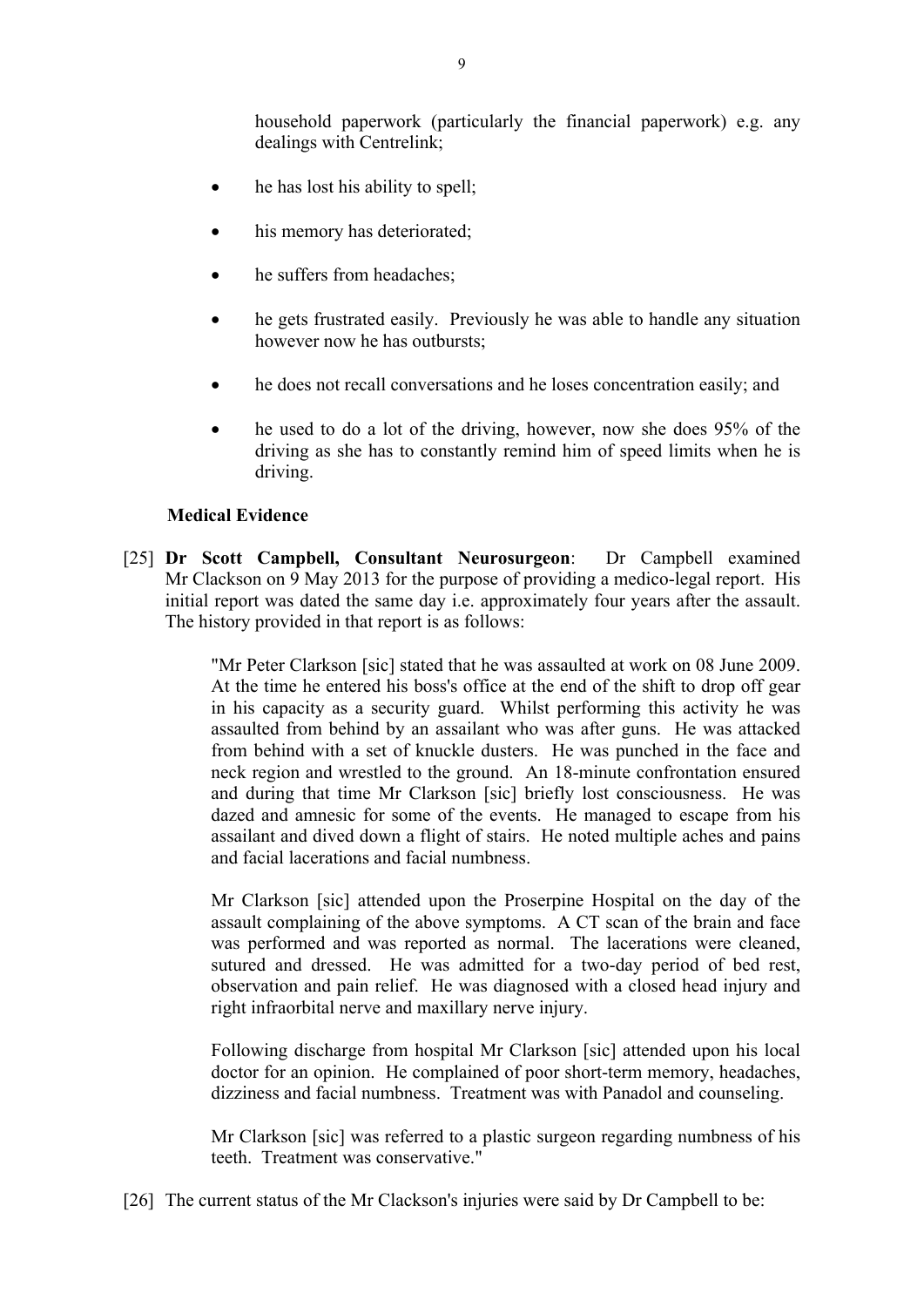- "1. Cognitive deficits.
- 2. Chronic headaches.
- 3. Facial numbness.

The cognitive deficits manifest as poor short-term memory, reduced concentration and altered personality. He is forgetful of names, conversations and yesterday's events. He misplaces personal items such as his keys and sunglasses. He has difficulty with word selection and reading. He is susceptible to easy frustration and anger outbursts.

The headaches occur most days of the week and when severe he lies down and rests and takes painkillers. The headaches are associated with dizziness.

The right facial numbness is located over the cheek and upper lip and upper gum region. The numbness is annoying."

[27] Dr Campbell provided a Supplementary Report dated 10 October 2013 in which he responded to a couple of questions asked by Solicitors for Mr Clackson. The first question asked was "[w]hether your diagnosis of cognitive deficits and altered personality equate to a diagnosis of acquired brain injury?" Dr Campbell's response was as follows:

> "Yes, Mr Clarkson [sic] was knocked out and sustained a head injury when he was assaulted at work on 08 June 2009. He was amnesic for the events. The subsequent CT scan of the brain showed no intracranial pathology. In the postoperative period, he noted poor short term memory and headaches. At examination on 09 May 2013, he could recall zero of five facts at five minutes. Taking these facts into consideration, I have concluded that Mr Clarkson [sic] has sustained a minor acquired brain injury as a result of the workplace assault on 08 June 2009."

[28] The second question that Dr Campbell was asked to respond to was "[w]hen is it either appropriate or possible to diagnose an acute brain injury?" Dr Campbell responded as follows:

> "An acquired brain injury is a diagnosis that can only be made with the passage of time. In the early stages of a head injury, the classification is mild, moderate or severe head injury and the outcome with time can be that of a complete recovery or a mild acquired injury through to a severe acquired injury. It would be unusual for a hospital casualty department to make the diagnosis of an acquired brain injury within the initial days or weeks of the injury."

[29] In a further medical report dated 19 February 2014 Dr Campbell dealt again with the history provided by the Appellant and stated as follows:

> "Mr Peter Clackson was assaulted at work on 08 June 2009 whilst performing his duties as a security guard. An assailant attacked him from behind and used knuckle dusters to punch him in the head and face. He was rendered unconscious and amnesic for the events. Mr Clackson reported that he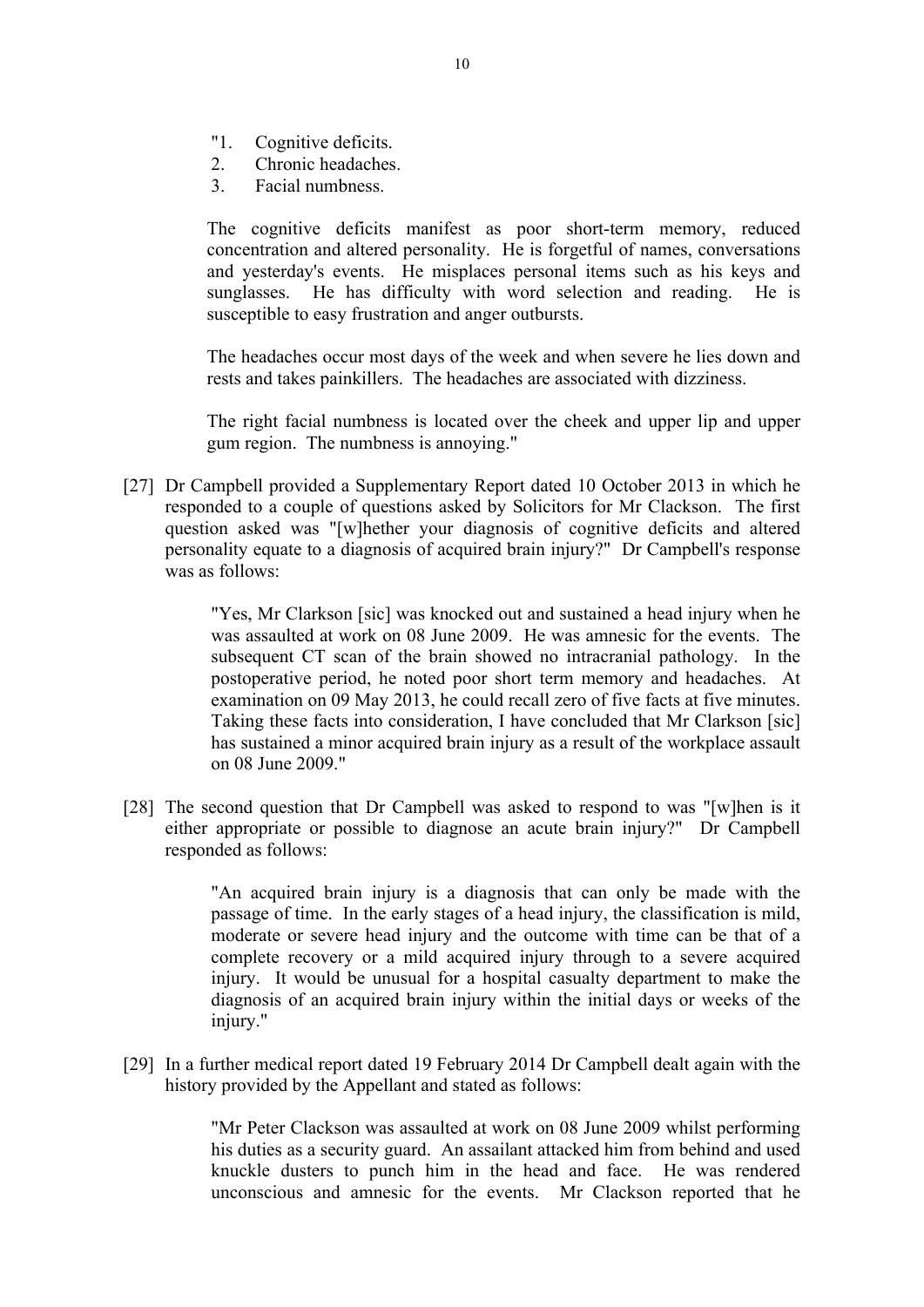received a blow from a steel plated fist to the base of his skull to the left and then loss of consciousness. He was amnesic for the events that followed (including all associated pain) until he was on his knees looking at the assailant's feet.

This history in conjunction with the facial lacerations and infraorbital injury (including injury to the infraorbital and maxillary nerve) indicates that Mr Clackson was rendered unconscious and sustained a minor closed head injury. He has been left with ongoing cognitive deficits and altered personality and chronic headaches which are consistent with the head injury sustained."

- [30] In concluding that Mr Clackson suffered a minor acquired brain injury as a result of the 2009 assault, Dr Campbell relied upon Mr Clackson's account of events including that he had lost consciousness and was amnesic to some of the events of the assault. Dr Campbell was unaware of the availability of the CCTV footage or that Mr Clackson has viewed that footage prior to his examination of him on 9 May 2013.
- [31] According to Dr Campbell, loss of consciousness is a critical factor in an acquired brain injury. Under cross-examination, he said that before he makes a diagnosis of minor head injury, he likes there to be a loss of consciousness. If there is no loss of consciousness, then Dr Campbell generally is not too concerned about their brain injury. Dr Campbell stated that if Mr Clackson did not lose consciousness then he was of the view that he did not have a cognitive impairment as a result of the head injury suffered in the 2009 assault.
- [32] Dr Campbell was not concerned that the Proserpine Hospital Report revealed no loss of consciousness. He said that often the patient themselves will not know in the acute phase if they have been dazed or shocked. It is only upon reflection will they recall a loss of consciousness.
- [33] **Dr Brona Siobhan O'Dowd, Clinical Neuropsychologist:** Dr O'Dowd prepared a medical report dated 31 January 2013 having assessed Mr Clackson on 22 January 2013. The history of the incident on 8 June 2009 that Dr O'Dowd gave in her medical report is as follows:

"Mr Clackson is a 49-year-old man who was employed as a Security Guard with Key Security Group when he sustained trauma to his face, head, and body in an attempted firearm robbery at around 5.45 am on Monday 08 June 2009. Apparently he was opening the office door after finishing his shift when he was attacked from behind by a man wearing a balaclava and knuckle dusters. He was hit multiple times in his face and head, and feared he would be killed. He reported that he was dazed in the assault but he did not lose consciousness. He was able to provide a vivid recount of the events that took place and his thoughts/emotions during the assault, stating '… it was like being taken by a shark and violently shaken … the smell and warm feeling of blood spraying and spurting …'

Mr Clarkson managed to escape his attacker and get help at a local pub. The publican took him to the Proserpine Hospital at which time he said he was falling in and out of consciousness."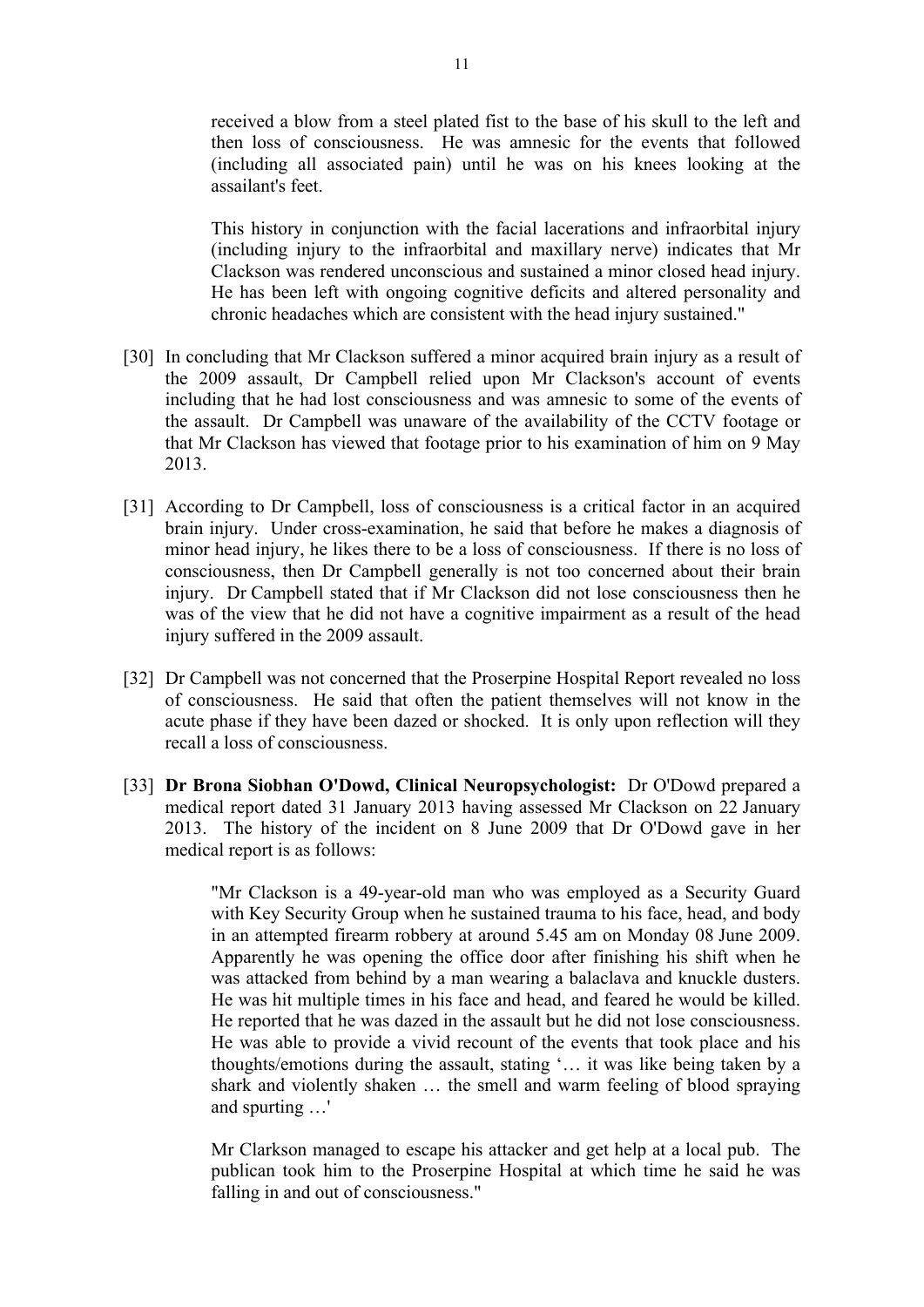[34] As for his post-hospital symptoms, Dr O'Dowd reported:

"Mr Clackson reported that in the aftermath of the assault he developed a range of disturbing trauma symptoms (e.g. fear, hyper vigilance, nightmares, moodiness, helplessness etc) and feelings of anger towards his attacker…

Mr Clackson reported that over the first two years after the assault he really did not have time to focus on his own symptoms and treatment as there were other more pressing crises happening in his life."

[35] The ongoing symptoms that Dr O'Dowd recorded in her medical report are:

"Physical:

- General muscle deconditioning and weight loss (- 10 kgs)
- Regular stress headaches that start with shooting head pains
- Numbness in his teeth due to facial nerve damage
- Reduced balance and dizzy spells
- Occasional 'electric tingles' throughout his body
- Reduced vision and droop in his right eye when tired
- Interrmittent swelling in the right side of his nose
- Frequent bouts of diarrhoea
- Minimal sleep due to his mind racing and disturbing dreams
- Lack of libido with some erectile problems
- Excessive fatigue

Cognitive:

- Difficulty maintaining his focus on tasks
	- o He tends to 'zone out'
	- o He is intolerant of interruptions
- General forgetfulness
	- o Often forgets names and what people have told him
- Word finding difficulties

Emotional/Behavioural:

- Persisting fluctuating trauma symptoms
	- o Unable to relax and is fearful in the dark
	- o Disturbing nightmares and flashbacks to the attack
	- o Is hyper vigilant, constantly needs to protect his back
- Is more irritable and is easily frustrated
- Has difficulty controlling his anger
	- o Has intense feelings of anger towards his attacker
	- o Over-reacts and is rude and verbally abusive to people
	- o Has frequent incidents of road rage
	- o Worries he might snap and hurt someone
- Experiences excessive sadness with thought of self harm
	- o Feels overwhelmed by his emotions
- Is more reclusive and rarely socialises now days".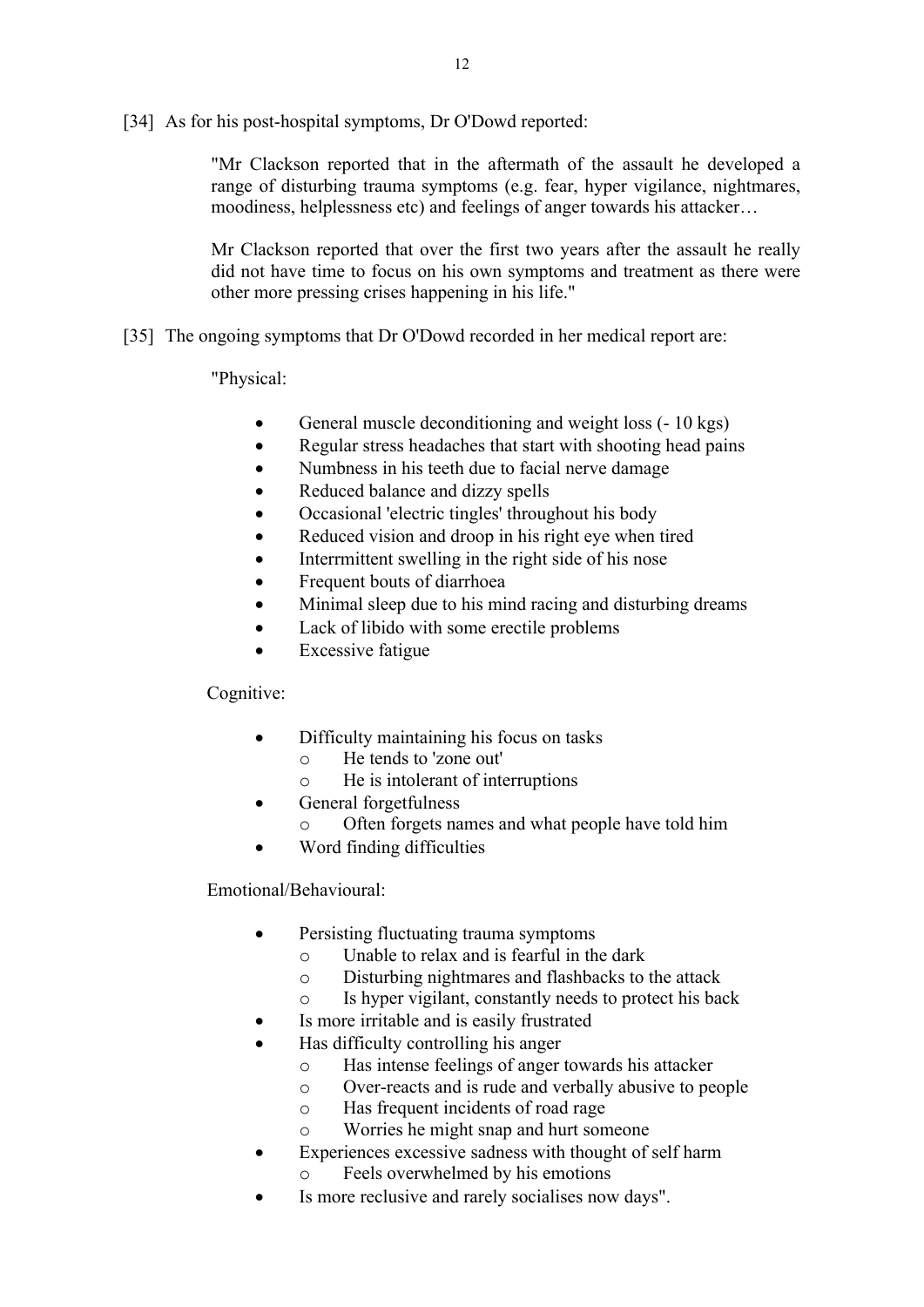[36] Dr O'Dowd opined that:

"In my opinion Mr Clackson has sustained a very mild acquired brain injury in the subject incident on the 8 June 2009. Of more significance here, he has developed *Post Traumatic Stress Disorder* in association with the subject attempted robbery. I am also of the opinion that the emotional trauma/distress stemming from the subject robbery and other unrelated but coinciding life crises/stressors have led to an amplification of pre-existing emotional problems. Further, I feel that the combination of Mr Clackson's noted PTSD and Depression are primarily responsible for his current reported everyday functional difficulties."

- [37] The factors that Dr O'Dowd considered in reaching this conclusion are outlined in paragraph 4.2 of her medical report. One such factor was that while Mr Clackson had said that he did not lose consciousness during the assault, he did report that he later fell in and out of consciousness while being taken to hospital.
- [38] It was Dr O'Dowd's view that a loss of consciousness did not necessarily have to occur in order to sustain a brain injury. It is, however, one of the criteria that is used to measure the severity of brain injury. The longer a person has lost consciousness is an indicator for severity of brain injury. Just because a person stays conscious does not mean that they have not sustained a brain injury. Mr Clackson did advise Dr O'Dowd that he was dazed but that he did not lose consciousness during the assault.
- [39] **Dr Michael John Weidmann, Neurosurgeon:** Dr Weidmann provided a medical report dated 8 May 2013 having examined Mr Clackson on the same day. Dr Weidmann's history as reported to him by Mr Clackson was as follows:

"Mr Clarkson told me that he was employed as a security officer in Proserpine. In the course of his work on  $8<sup>th</sup>$  June 2009 he was unexpectedly assaulted by a person wearing a balaclava and a knuckle duster in the right hand. He said the first blow was from behind into the left occipital region. He said he then dropped to his knees and was struck several times over the top of his head. There was then a scuffle and he was struck several more times over his face, particularly the left forehead, left cheek and right cheek. The assailant wanted to gain access to a locked gun cabinet. Mr Clackson was then able to escape. He said he was very dazed and he wandered to the local hotel which was very close by. The publican put him into his bus and took him to the Proserpine Hospital.

Mr Clackson is able to remember the details of the event. There was no loss of consciousness although he was initially dazed and shaken. The records of the Proserpine Hospital state that there had been no loss of consciousness.

…

The facial lacerations healed over a period of time but he said his life then 'went pear shaped'. A daughter aged twenty-five years died two years ago from cystic fibrosis, having undergone lung and kidney transplants previously. His wife then had breast cancer requiring chemotherapy and radiotherapy. He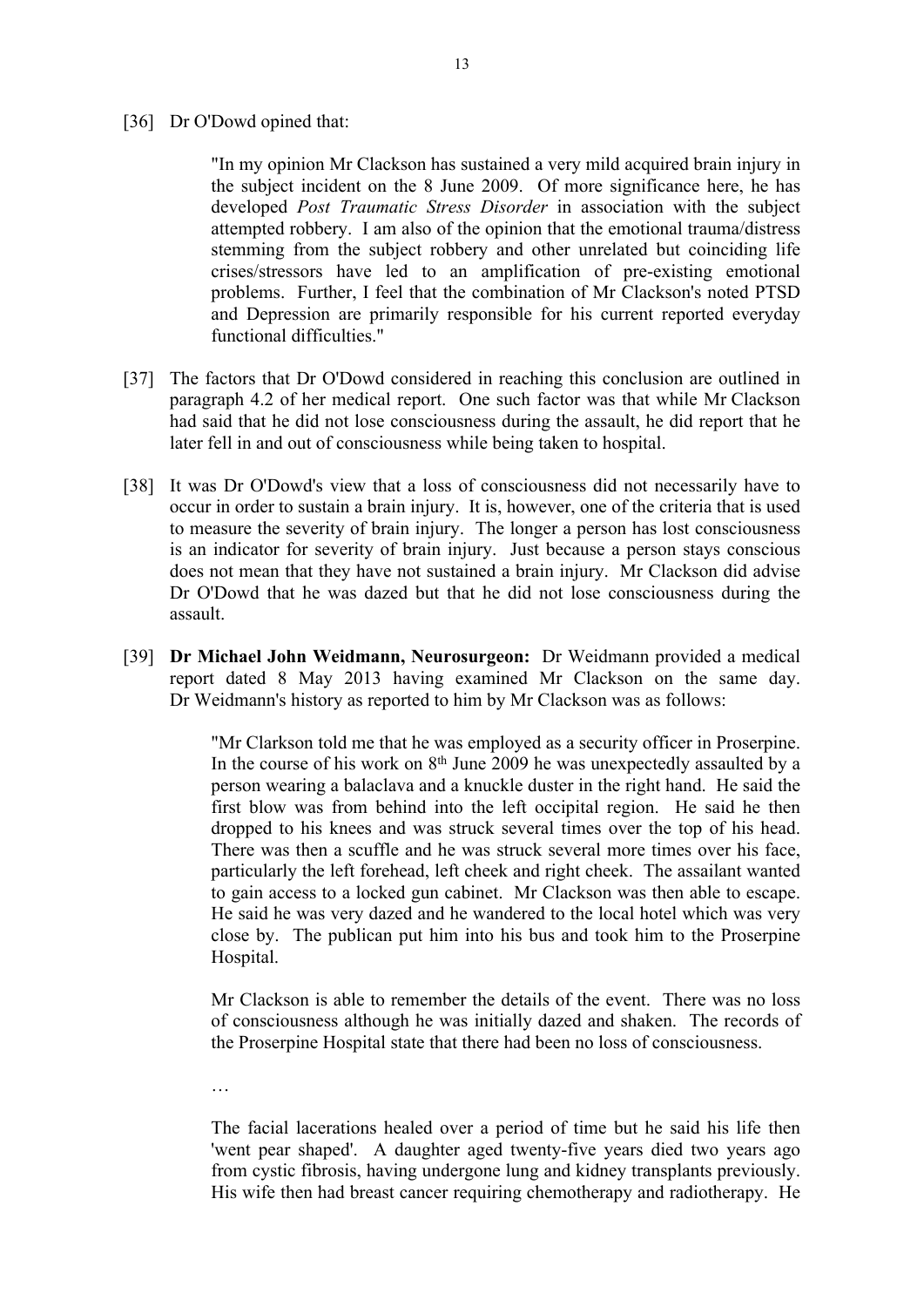said this all involved emotional and financial difficulties and he was declared bankrupt at one stage.

Mr Clackson now feels his overall condition is now stable."

- [40] According to Dr Weidmann, Mr Clackson described problems with anger and fatigue. He had never had a problem with anger prior to this incident, however, some months prior to the consultation Mr Clackson said that he assaulted someone. In November 2012 he was admitted to the Bundaberg Hospital for psychiatric care. Mr Clackson also complained of insomnia or difficulty sleeping and he has an intermittent buzzing sensation inside his head. He described bi-frontal headaches as "a balloon blowing up inside my head" particularly if he is tired. Mr Clackson further complained of persisting numbness and irritation over the right cheek below the right eye. This numbness extends down to the upper teeth. Whilst Mr Clackson did not volunteer memory problems, when asked about it he said that he sometimes would forget where he had been when driving.
- [41] Dr Weidmann in outlining his opinion said that Mr Clackson was dazed but there was "no definite loss of consciousness". Mr Clackson developed significant psychiatric problems following the assault and there were other major stressor events in his life. Dr Weidmann opined that Mr Clackson had suffered significant psychiatric dysfunction as a result of the injury which has been assessed in the psychiatric and psychological reports.
- [42] Ultimately Dr Weidmann opined:

"From a neurological point of view I doubt he has suffered a significant degree of organic or physical brain damage. Organic brain damage was not suggested initially but I note that the Neuro Psychological report of Dr. B O'Dowd dated 31st January, 2013 states on page 10 "In my opinion Mr. Clackson has sustained a very mild acquired brain injury. Further, I feel that the combination of Mr Clackson's noted PTSD and depression are primarily responsible for his current reported every day functional difficulties'. I agree that Mr. Clackson has significant functional difficulties but in my opinion, it is more likely that these are all of a psychiatric nature. While it may be possible there is a minor degree of organic brain injury, I believe it would be very difficult to demonstrate this objectively. In the absence of loss of consciousness, a significant degree of organic brain damage with someone with a closed head injury would be quite unusual".

and further:

"In summary, it is my opinion that Mr. Clackson has suffered a mild head injury but with no loss of consciousness and no organic brain damage or injury. He has however suffered facial scarring as well as a permanent subtotal injury to the right infra orbital nerve. His headaches are muscle contraction of stress headaches by description and do not indicate any neurological problem."

[43] Dr Weidmann did however state that he could not exclude absolutely Mr Clackson's short-term memory loss being due to a minor degree of organic brain injury.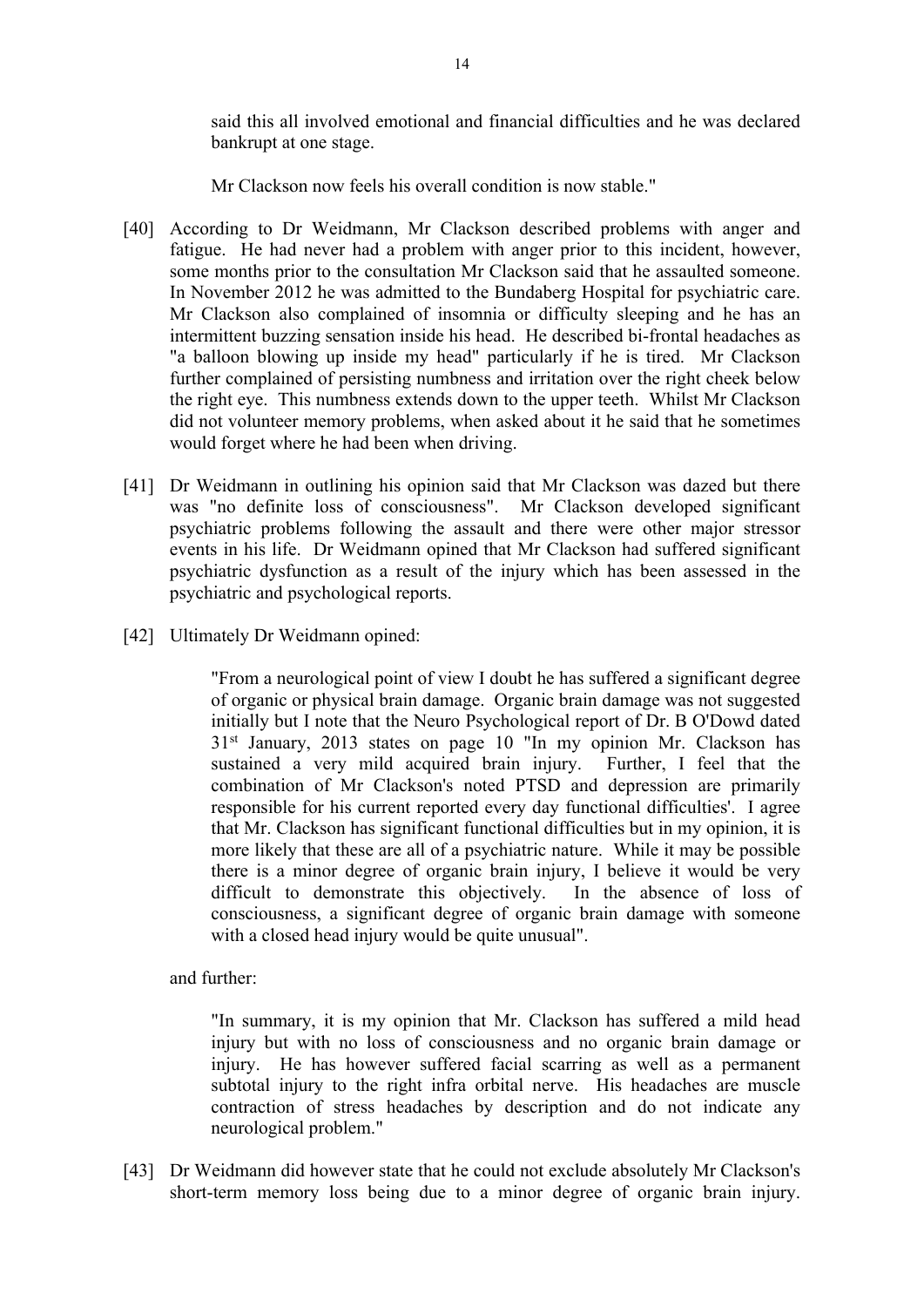Dr Weidmann, however, thought it unlikely in circumstances where Mr Clackson had not lost consciousness. Under cross-examination, Dr Weidmann said that loss of consciousness was not a critical issue in any determination of whether a person has an acquired brain injury but rather it is a relevant issue to consider. Dr Weidmann agreed that the determination of whether or not Mr Clackson suffered an acquired brain injury was finely balanced and that should the Commission make such a finding it would be "fine" by him. However, in his opinion, he would probably say that Mr Clackson had not suffered an acquired brain injury.

[44] Dr Weidmann also indicated that, based upon what Mr Clackson told him about the assault, he would estimate that the assault occurred over one or two minutes. The CCTV footage indicates that the assault occurred over a five minute period. Yet one of the issues upon which Dr Weidmann relied to form his view that Mr Clackson did not suffer a loss of consciousness was the fact that Mr Clackson was "able to remember the details of the event". In his medical report Dr Weidmann followed that comment up with the view that there "was no lack of consciousness although he was initially dazed and shaken".

## **Conclusion**

- [45] It is apparent that, the issue of whether or not Mr Clackson lost consciousness during the assault, was not something that Mr Clackson considered until after viewing the CCTV footage. His genuine recollection of the assault, as conveyed to the Townsville Bulletin and the Queensland Police Service was not what actually occurred. The real error in Mr Clackson's genuine recollection arises at the commencement of the assault.
- [46] It appears that Mr Clackson had not been forced to actually recall in detail the events of the assault until he visited Dr Campbell who kept asking him "what followed next". Mr Clackson said that no other person had gone through the event with him in such detail. I found Mr Clackson to be very genuine in his attempts to recall the events of 8 June 2009. When asked whether or not he lost consciousness during the assault his response was that he did not really know. All he knew was that there was a gap in time during the assault where he does not know what happened.
- [47] It is to be noted that Mr Clackson advised Dr Campbell that the assault occurred over an 18 minute period of time. That reflected his evidence at the hearing. I find no evidence in the CCTV footage to support that account of the assault. Whilst the assailant was visible on the CCTV footage from 5:07:48, Mr Clackson was first shown entering the camera view at 5:45:44.
- [48] Mr Clackson had been consistent in his accounts of the early stages of the assault following the 8 June 2009 incident. When he first saw the CCTV footage approximately 12 months ago, the footage caused Mr Clackson to re-think what had actually occurred during the assault. Since that time he has become aware of events that occurred for which he has no recollection. Some loss of consciousness, albeit short in duration, would seem to be a logical conclusion.
- [49] On 22 January 2013 Mr Clackson advised Dr O'Dowd that he "was falling in and out of consciousness" when being taken to the Proserpine Hospital and that he was